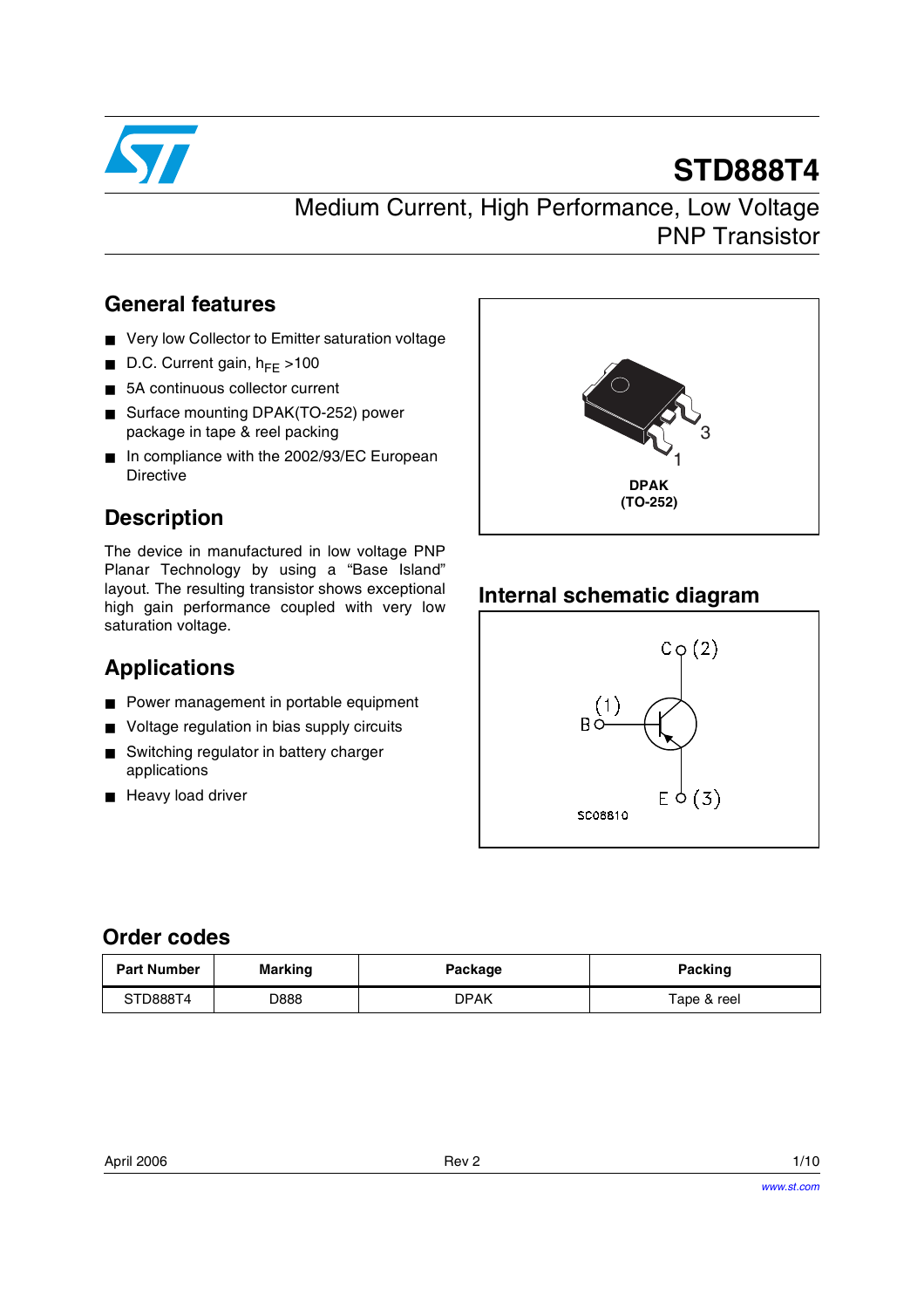# **Contents**

| $1 \quad \blacksquare$ |               |  |  |  |
|------------------------|---------------|--|--|--|
| $\overline{2}$         |               |  |  |  |
|                        | 2.1           |  |  |  |
|                        | $2.2^{\circ}$ |  |  |  |
| $\mathbf{3}$           |               |  |  |  |
| 4                      |               |  |  |  |

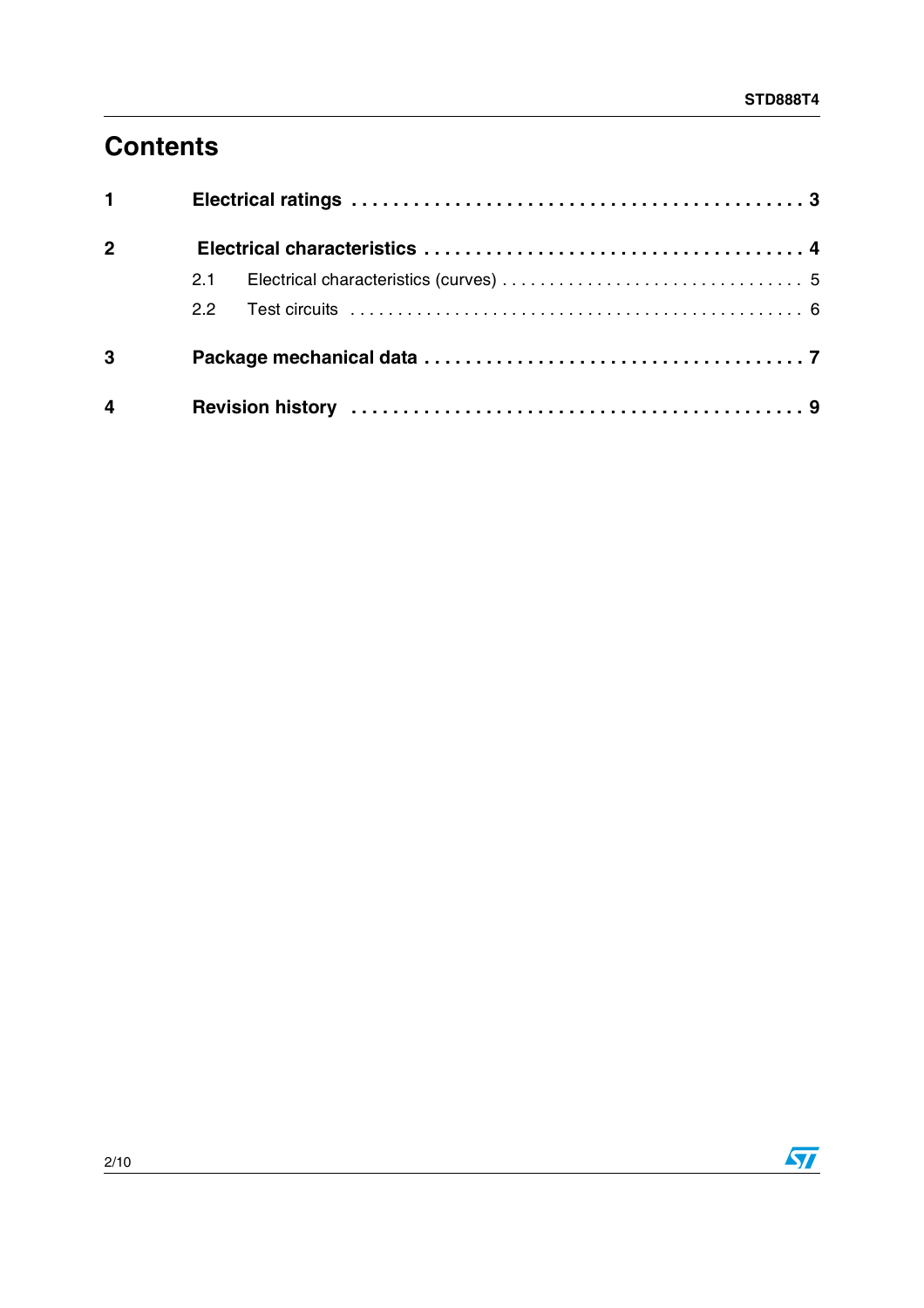# <span id="page-2-0"></span>**1 Electrical ratings**

| Absolute maximum rating<br>Table 1. |
|-------------------------------------|
|-------------------------------------|

| Symbol                      | <b>Parameter</b>                          | Value        | Unit |
|-----------------------------|-------------------------------------------|--------------|------|
| V <sub>CBO</sub>            | Collector-base voltage $(I_F = 0)$        | $-45$        | v    |
| $V_{CEO}$                   | Collector-emitter voltage ( $I_B = 0$ )   | -30          | v    |
| V <sub>EBO</sub>            | Emitter-base voltage ( $I_C = 0$ )        | -6           | v    |
| $I_{\rm C}$                 | Collector current                         | -5           | A    |
| <sup>I</sup> см             | Collector peak current ( $t_P < 5$ ms)    | $-10$        | A    |
| $P_{\text{tot}}$            | Total dissipation at $T_c = 25^{\circ}$ C | 15           | w    |
| $\mathsf{T}_{\textsf{stg}}$ | Storage temperature                       | $-65$ to 150 | °C   |
| $T_{\sf J}$                 | Max. operating junction temperature       | 150          | °C   |

#### **Table 2. Thermal data**

| <b>Symbol</b>         | <b>Parameter</b>                        | Value | Unit          |
|-----------------------|-----------------------------------------|-------|---------------|
| H <sub>thi-case</sub> | Thermal resistance junction-case<br>max | 8.33  | $\degree$ C/W |

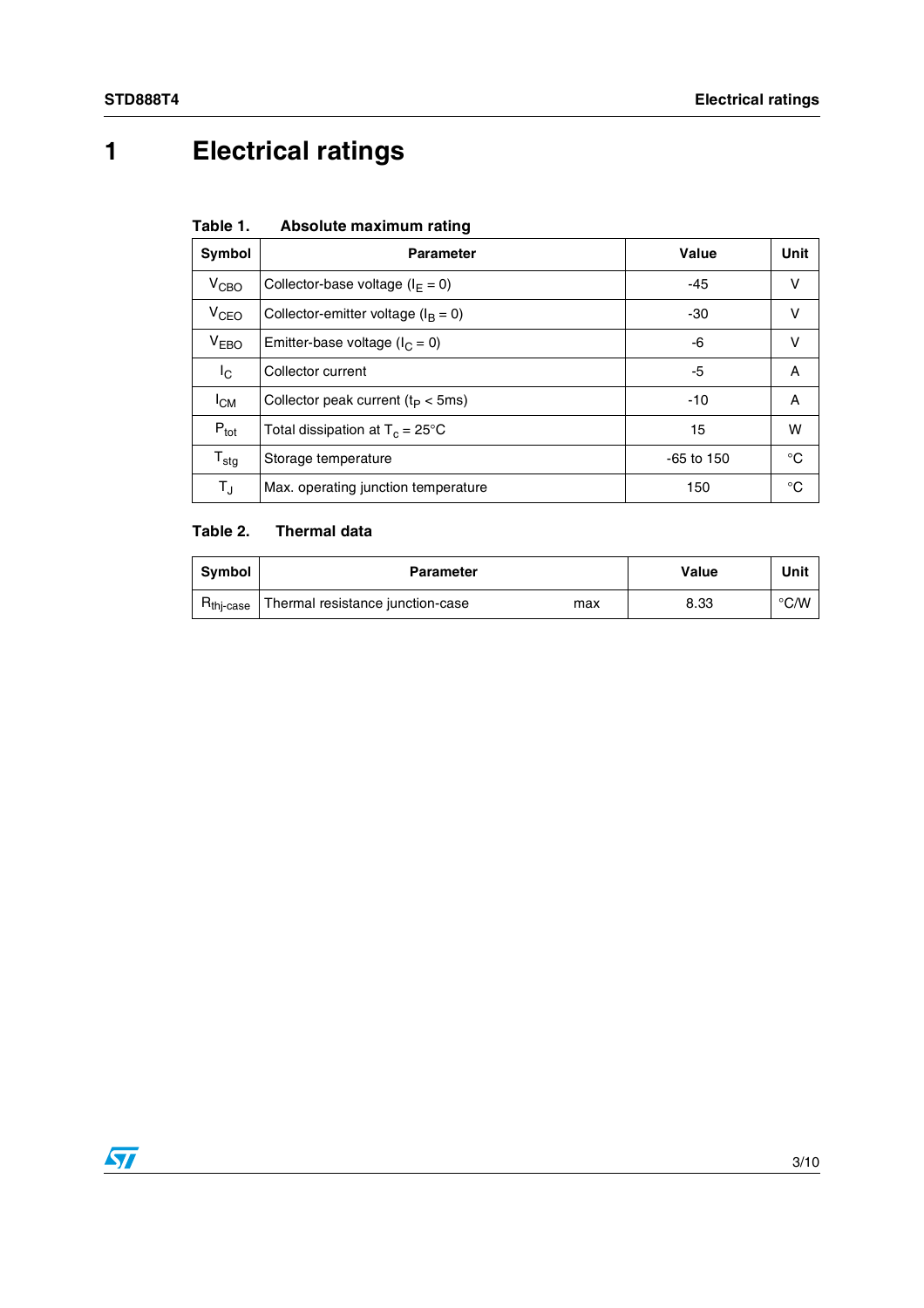# <span id="page-3-0"></span>**2 Electrical characteristics**

 $(T_{\text{case}} = 25^{\circ} \text{C}$  unless otherwise specified)

| Symbol                                                           | <b>Parameter</b>                                                       | <b>Test Conditions</b>                                                                                                                                                                                         | Min.             | Typ.                                 | Max.                         | Unit                       |
|------------------------------------------------------------------|------------------------------------------------------------------------|----------------------------------------------------------------------------------------------------------------------------------------------------------------------------------------------------------------|------------------|--------------------------------------|------------------------------|----------------------------|
| $I_{CBO}$                                                        | Collector cut-off current<br>$(I_F = 0)$                               | $V_{CB} = -30V$<br>$V_{CB} = -30V$ ; $T_C = 100^{\circ}C$                                                                                                                                                      |                  |                                      | -10<br>100                   | μA<br>μA                   |
| $I_{EBO}$                                                        | Emitter cut-off current<br>$(I_C = 0)$                                 | $V_{FR} = -6V$                                                                                                                                                                                                 |                  |                                      | $-10$                        | μA                         |
| $V_{(BR)CEO}$ <sup>(2)</sup>                                     | Collector-emitter<br>breakdown voltage<br>$(I_B = 0)$                  | $I_C = -10mA$                                                                                                                                                                                                  | -30              |                                      |                              | v                          |
| $V_{(BR)CBO}$                                                    | Collector-base<br>breakdown voltage<br>$(I_E = 0)$                     | $I_C = -100 \mu A$                                                                                                                                                                                             | $-45$            |                                      |                              | v                          |
| $V_{(BR)EBO}$                                                    | Emitter-base breakdown<br>voltage $(I_C = 0)$                          | $I_E = -100 \mu A$                                                                                                                                                                                             | -6               |                                      |                              | v                          |
| $V_{CE(sat)}$ <sup>(2)</sup>                                     | Collector-emitter<br>saturation voltage                                | $I_C = -0.5A$ $I_B = -5mA$<br>$I_C = -2A$ $I_B = -50mA$<br>$I_C = -5A$ $I_B = -250mA$<br>$I_C = -6A$ $I_B = -250mA$<br>$I_C = -8A$ $I_B = -400mA$<br>$I_C = -10A$ $I_B = -500mA$                               |                  | $-0.7$<br>$-1$<br>$-1.2$             | $-0.15$<br>$-0.35$<br>$-0.7$ | v<br>v<br>v<br>v<br>V<br>v |
| $V_{BE(sat)}$ <sup>(2)</sup>                                     | Base-emitter saturation<br>voltage                                     | $I_C = -2A$ $I_B = -50mA$<br>$I_C = -6A$ $I_B = -250mA$                                                                                                                                                        |                  | $-1.2$                               | $-1.1$                       | v<br>v                     |
| $h_{FE}$ <sup>(2)</sup>                                          | DC current gain                                                        | $I_C = -10mA$ $V_{CE} = -1V$<br>$I_C = -500mA$ $V_{CE} = -1V$<br>$I_C = -5A$ $V_{CE} = -1V$<br>$I_C = -5A$ $V_{CE} = -1V$<br>$T_C = 100^{\circ}C$<br>$I_C = -8A$ $V_{CE} = -1V$<br>$I_C = -10A$ $V_{CE} = -1V$ | 120<br>100<br>70 | 200<br>200<br>100<br>100<br>55<br>35 | 300                          |                            |
| $t_{\sf d}$<br>$t_r$<br>$\mathfrak{t}_{\rm s}$<br>t <sub>f</sub> | Resistive load<br>Delay time<br>Rise time<br>Storage time<br>Fall time | $I_C = -3A$ $V_{CC} = -20V$<br>$I_{B1} = I_{B2} = -60mA$<br>(see figure 7)                                                                                                                                     |                  | 180<br>160<br>250<br>80              | 220<br>210<br>300<br>100     | ns<br>ns<br>ns<br>ns       |

Note (2) Pulsed duration = 300  $\mu$ s, duty cycle ≤1.5%

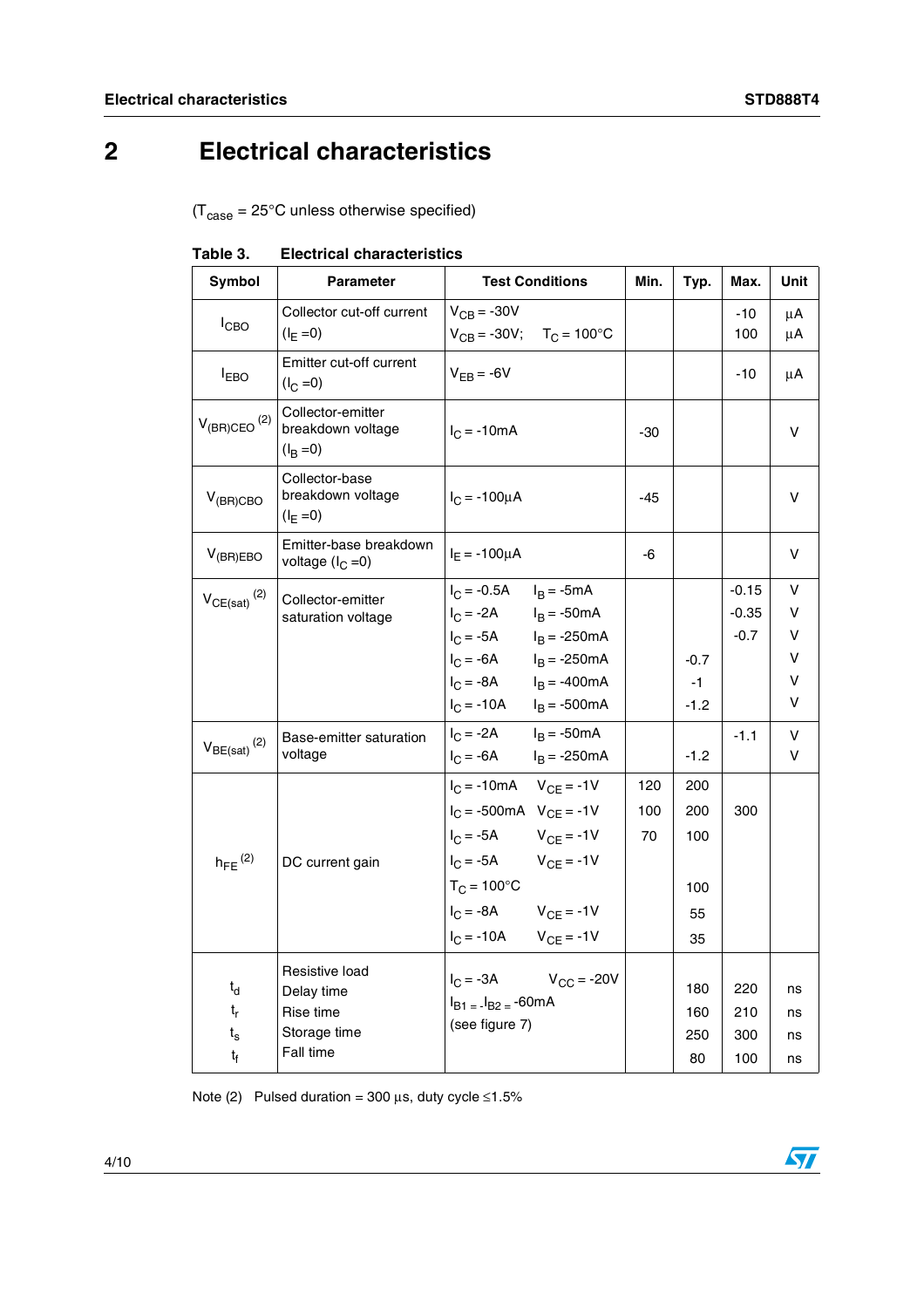## <span id="page-4-0"></span>**2.1 Electrical characteristics (curves)**















**Figure 5. Switching time resistive load Figure 6. Switching time resistive load**

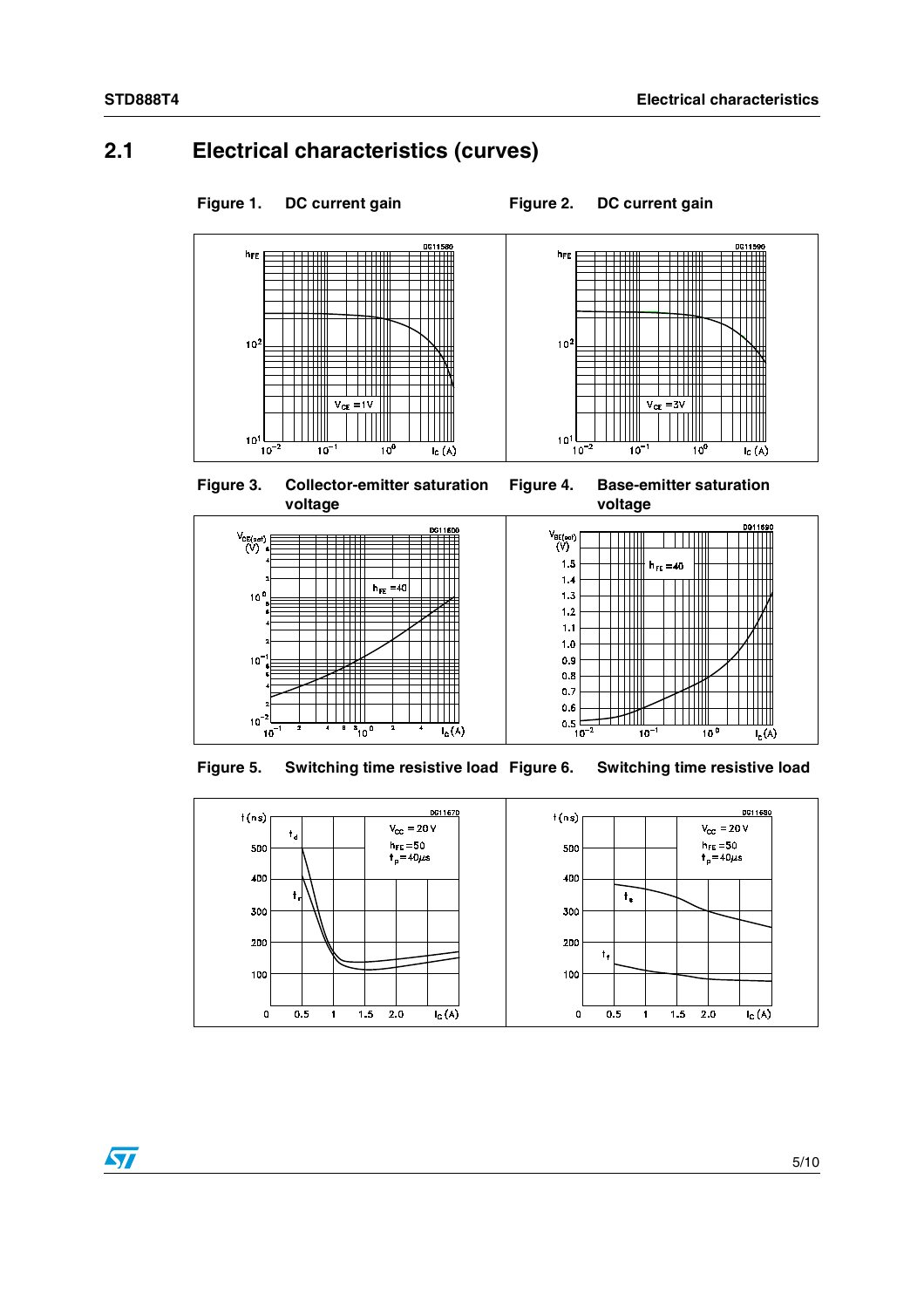# <span id="page-5-0"></span>**2.2 Test circuits**



#### **Figure 7. Resistive load switching test circuit**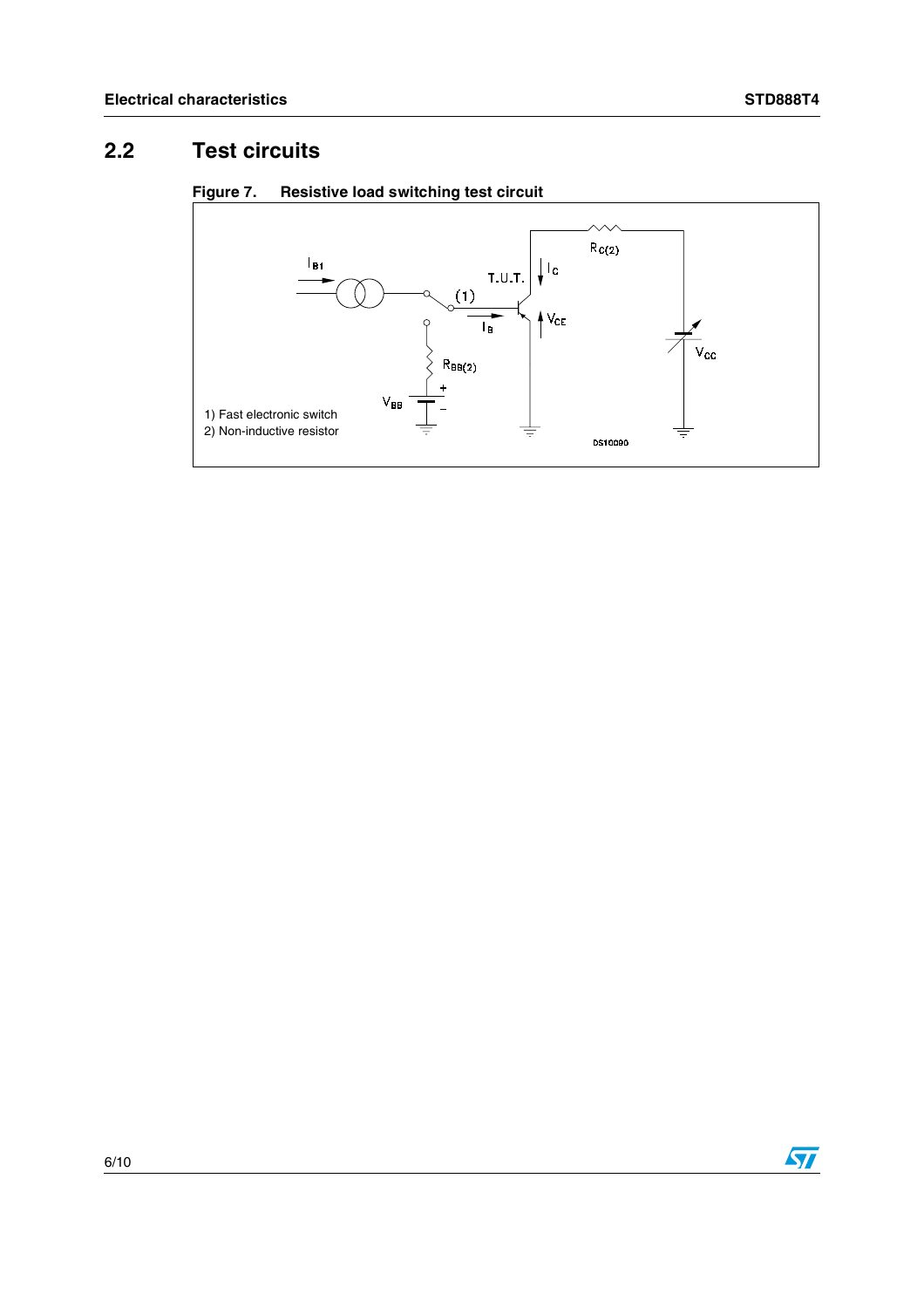# <span id="page-6-0"></span>**3 Package mechanical data**

In order to meet environmental requirements, ST offers these devices in ECOPACK® packages. These packages have a Lead-free second level interconnect. The category of second level interconnect is marked on the package and on the inner box label, in compliance with JEDEC Standard JESD97. The maximum ratings related to soldering conditions are also marked on the inner box label. ECOPACK is an ST trademark. ECOPACK specifications are available at: www.st.com

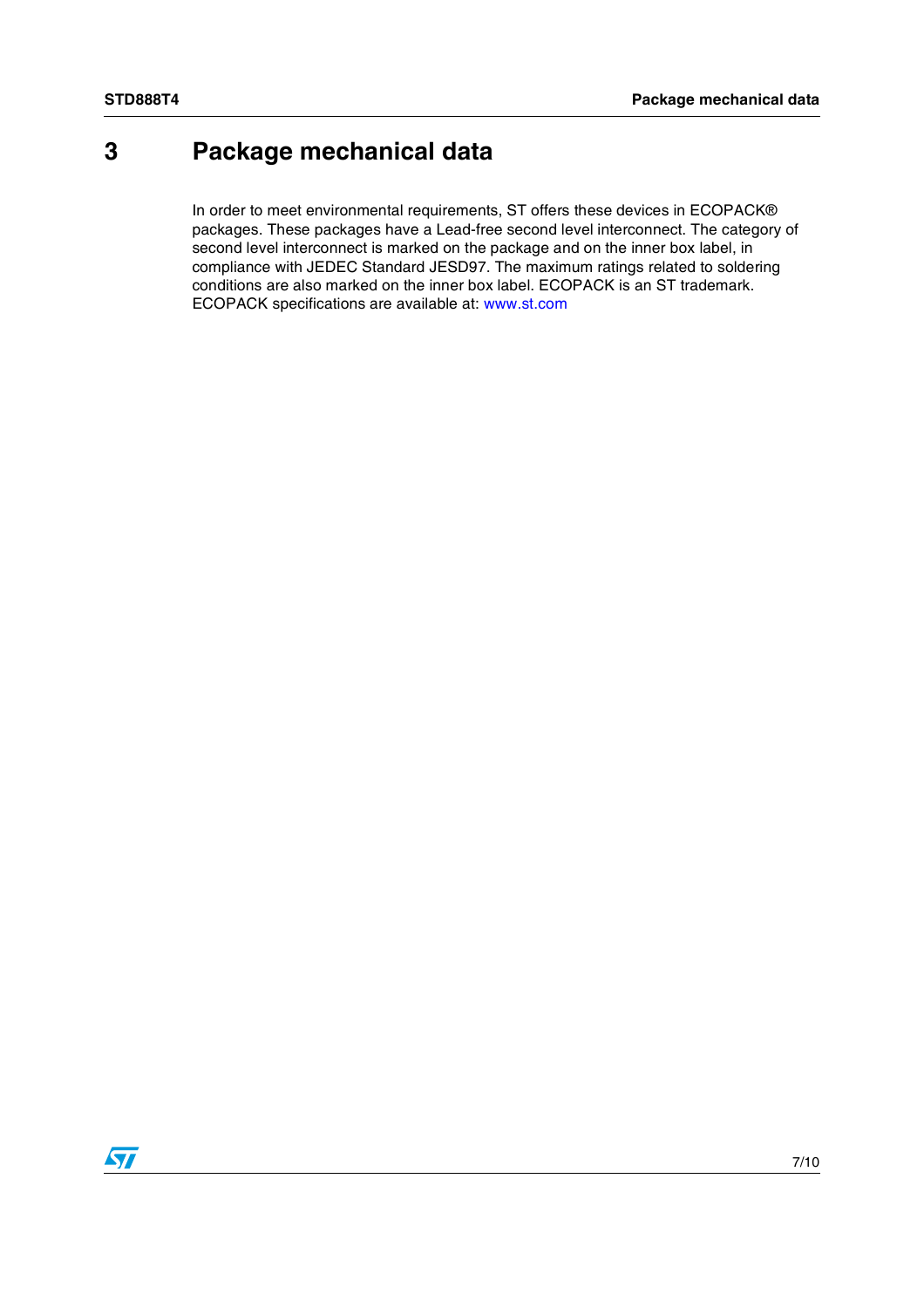| DIM.           |             | mm   |             | inch        |       |             |
|----------------|-------------|------|-------------|-------------|-------|-------------|
|                | MIN.        | TYP. | MAX.        | MIN.        | TYP.  | MAX.        |
| A              | 2.20        |      | 2.40        | 0.087       |       | 0.094       |
| A <sub>1</sub> | 0.90        |      | 1.10        | 0.035       |       | 0.043       |
| A <sub>2</sub> | 0.03        |      | 0.23        | 0.001       |       | 0.009       |
| B              | 0.64        |      | 0.90        | 0.025       |       | 0.035       |
| <b>B2</b>      | 5.20        |      | 5.40        | 0.204       |       | 0.213       |
| С              | 0.45        |      | 0.60        | 0.018       |       | 0.024       |
| C <sub>2</sub> | 0.48        |      | 0.60        | 0.019       |       | 0.024       |
| D              | 6.00        |      | 6.20        | 0.236       |       | 0.244       |
| Ε              | 6.40        |      | 6.60        | 0.252       |       | 0.260       |
| G              | 4.40        |      | 4.60        | 0.173       |       | 0.181       |
| Η              | 9.35        |      | 10.10       | 0.368       |       | 0.398       |
| L2             |             | 0.8  |             |             | 0.031 |             |
| L4             | 0.60        |      | 1.00        | 0.024       |       | 0.039       |
| V <sub>2</sub> | $0^{\circ}$ |      | $8^{\circ}$ | $0^{\circ}$ |       | $0^{\circ}$ |

#### **TO-252 (DPAK) MECHANICAL DATA**



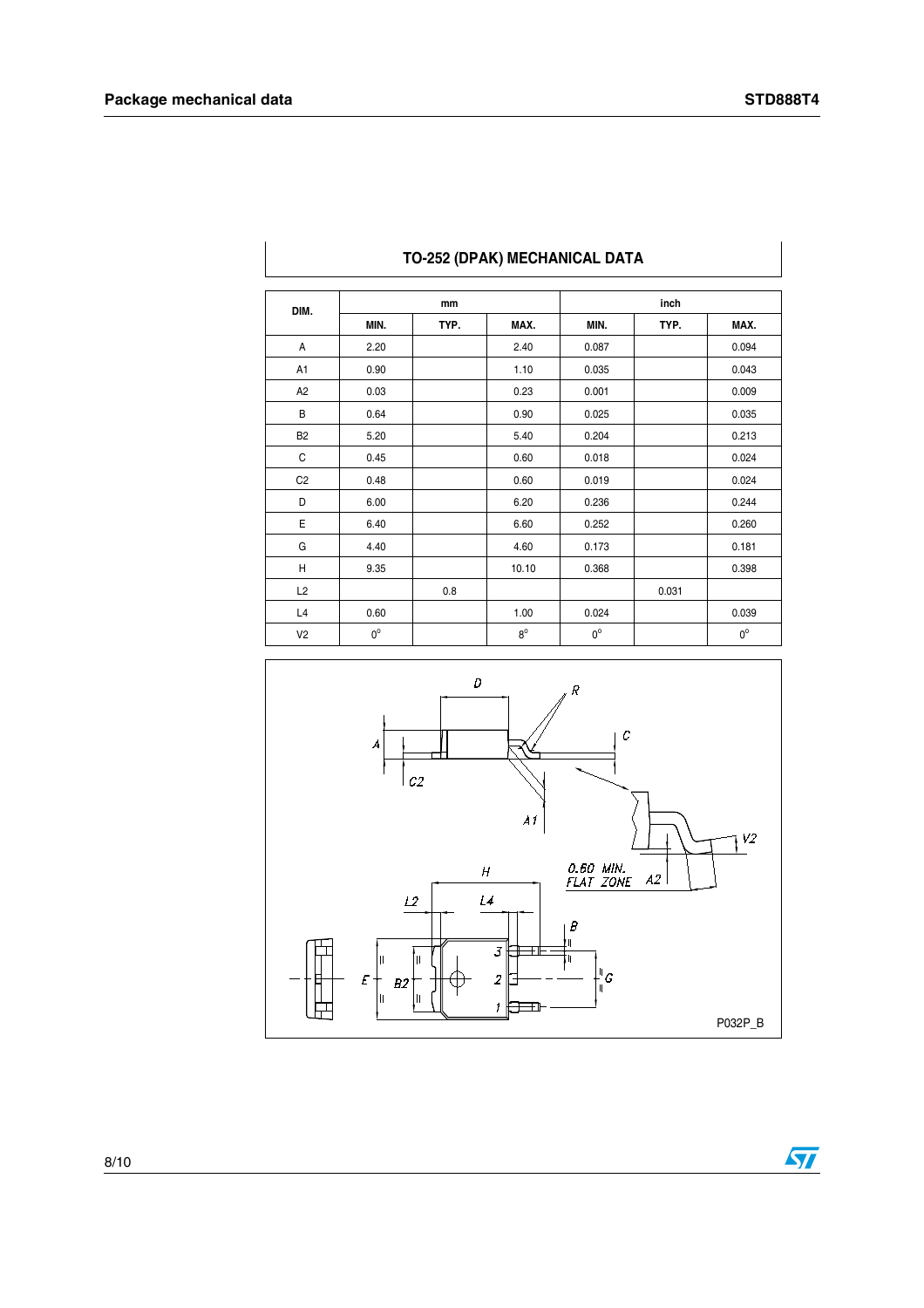# <span id="page-8-0"></span>**4 Revision history**

| Table 4.<br><b>Revision history</b> |  |
|-------------------------------------|--|
|-------------------------------------|--|

| <b>Date</b> | <b>Revision</b> | <b>Changes</b>   |
|-------------|-----------------|------------------|
| 24-Mar-2004 |                 | Initial release. |
| 03-Apr-2006 |                 | New template.    |